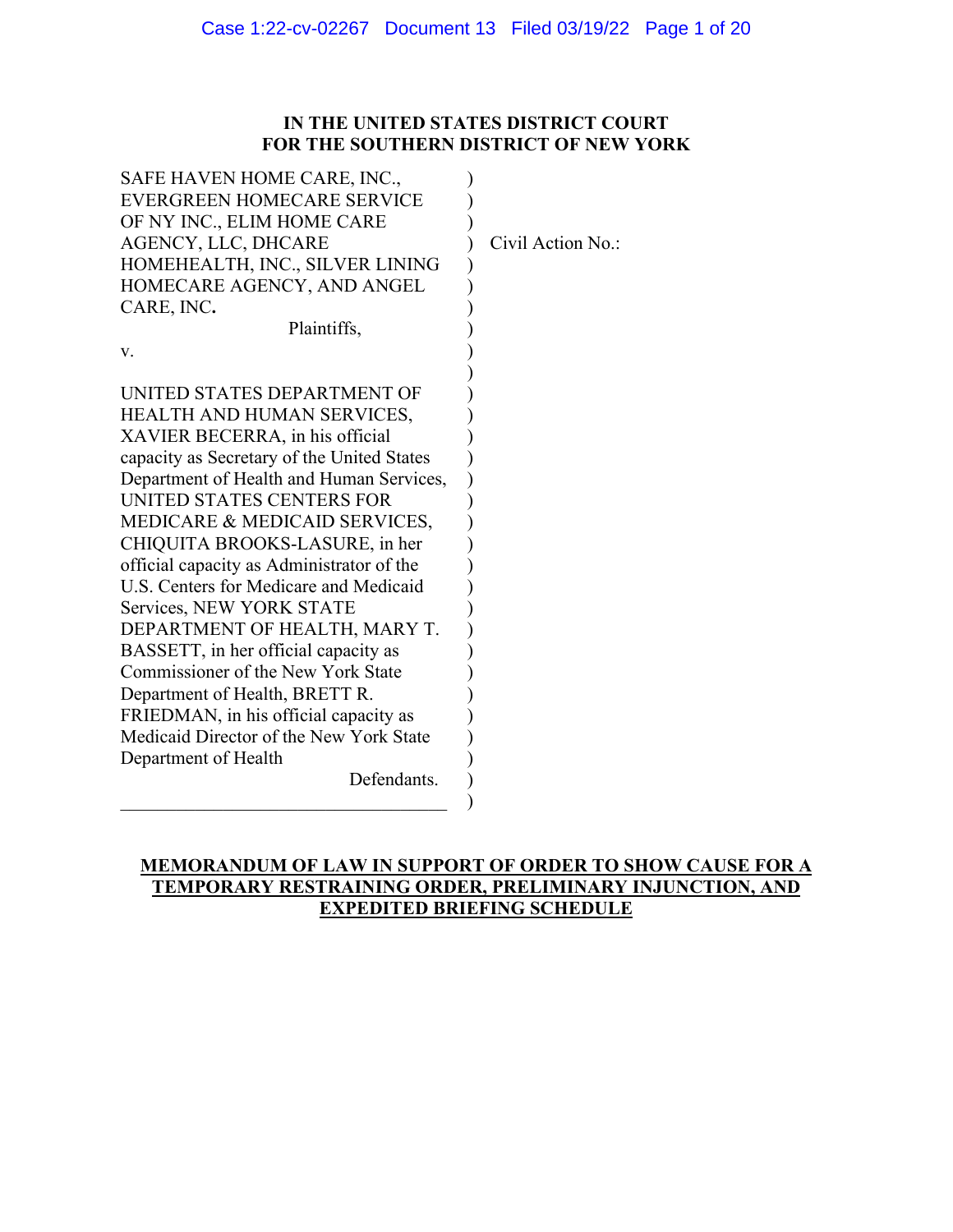# **TABLE OF CONTENTS**

| C. The Balance of Equities and Public Interest Favor Preliminary Relief15 |
|---------------------------------------------------------------------------|
|                                                                           |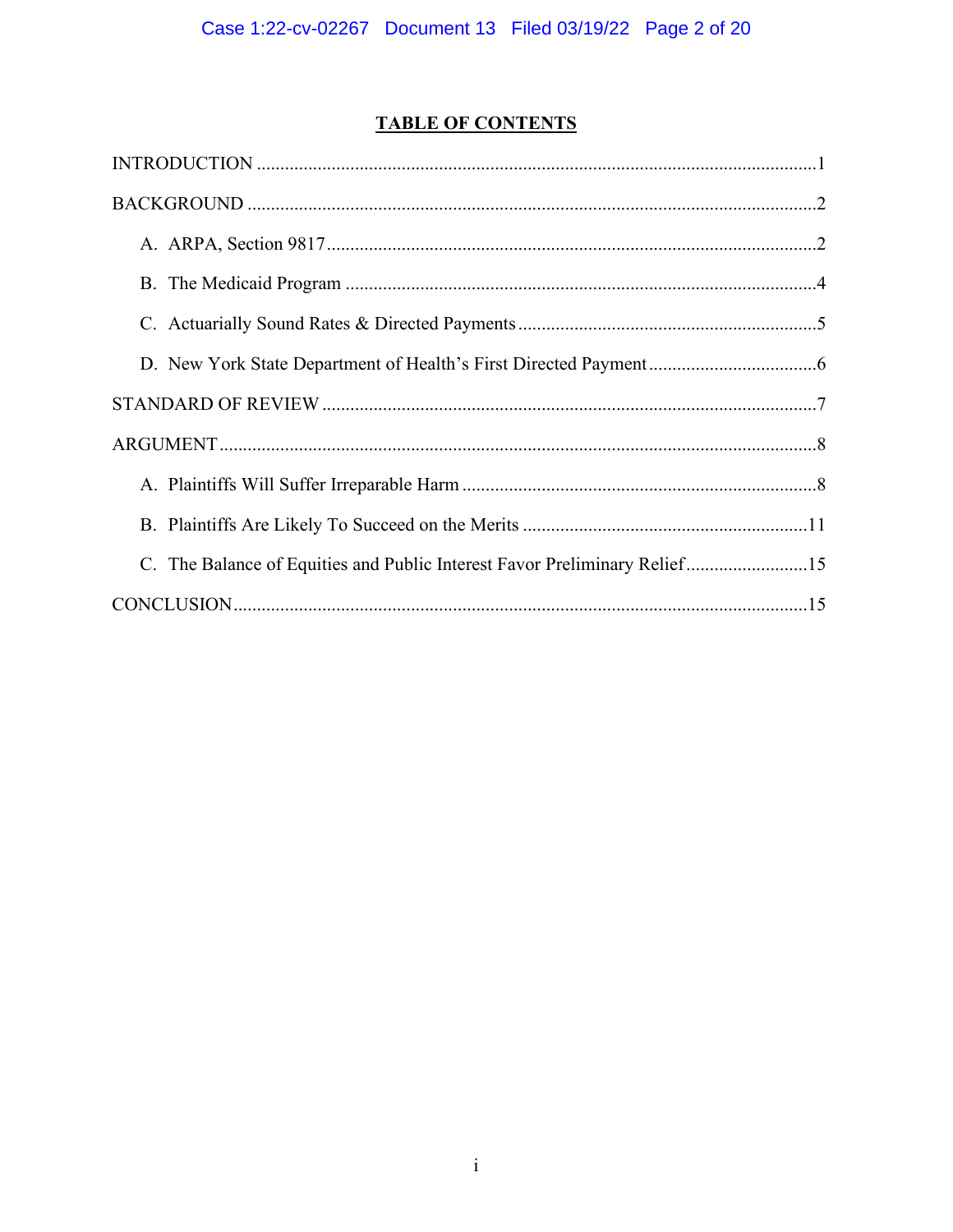# **TABLE OF AUTHORITIES**

| <b>CASES</b><br>Page                                                               |
|------------------------------------------------------------------------------------|
|                                                                                    |
|                                                                                    |
|                                                                                    |
|                                                                                    |
|                                                                                    |
|                                                                                    |
| Make the Road New York v. Cuccinelli, 419 F.Supp.3d 647 (S.D.N.Y. 2019) 10         |
|                                                                                    |
|                                                                                    |
|                                                                                    |
| Regeneron Pharms., Inc. v. U.S. Dep't of Health and Human Sers., 510 F.Supp. 3d 29 |
| Robinson Knife Mfg. Co. v. Comm'r of Internal Revenue, 600 F.3d 121                |
|                                                                                    |
|                                                                                    |
|                                                                                    |
|                                                                                    |
|                                                                                    |
|                                                                                    |
| <b>STATUTES AND RULES</b>                                                          |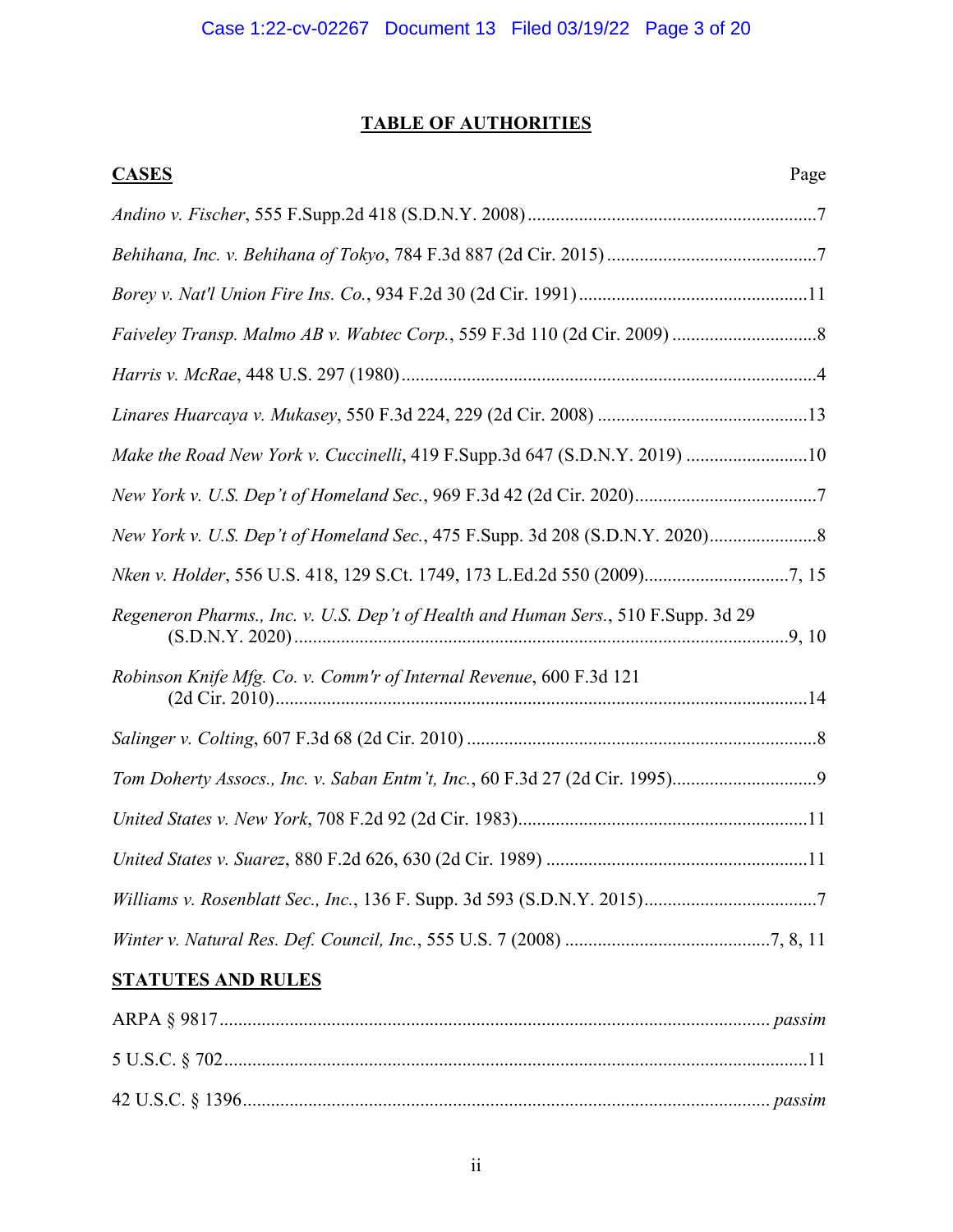# Case 1:22-cv-02267 Document 13 Filed 03/19/22 Page 4 of 20

# **OTHER AUTHORITIES**

| "2022-23 Executive Budget Briefing and Questions and Answers," (Feb. 2022)<br>available at                                                                                                                                                                                                     |
|------------------------------------------------------------------------------------------------------------------------------------------------------------------------------------------------------------------------------------------------------------------------------------------------|
| https://www.health.ny.gov/health care/medicaid/redesign/2022/docs/2022-                                                                                                                                                                                                                        |
| CMCS Informational Bulletin, "Medicaid Managed Care Options in Responding to<br>COVID-19," (May 14, 2020), available at https://www.medicaid.gov/federal-                                                                                                                                      |
| "Long Term Care Workforce and Value-Based Payment Readiness Implementation<br>Provider Webinar," (Jan. 2022), available at<br>https://nyshcp.org/common/Uploaded%20files/Public%20Policy/DSRIP-VBP-                                                                                            |
| "Managed Long Term Care Rate Development" (Mar. 22, 2018), available at<br>https://hca-nys.org/wp-content/uploads/2018/03/DOH-HCA-Presentation-03-22-                                                                                                                                          |
| "MTR II Executive Summary of Proposals" (Mar. 19, 2020), available at<br>https://health.ny.gov/health care/medicaid/redesign/mrt2/docs/2020-03-                                                                                                                                                |
| State Medicaid Director Letter #21-001, "RE: Additional Guidance on State Directed<br>Payments in Medicaid Managed Care," (Jan. 8, 2021), available at<br>https://www.medicaid.gov/Federal-Policy-Guidance/Downloads/smd21001.pdf 4                                                            |
| State Medicaid Director Letter #21-003, "RE: Implementation of American Rescue Plan<br>Act of 2021 Section 9817: Additional Support for Medicaid Home and<br>Community-Based Services during the COVID-19 Emergency," (May 13,<br>2021), available at https://www.medicaid.gov/Federal-Policy- |
|                                                                                                                                                                                                                                                                                                |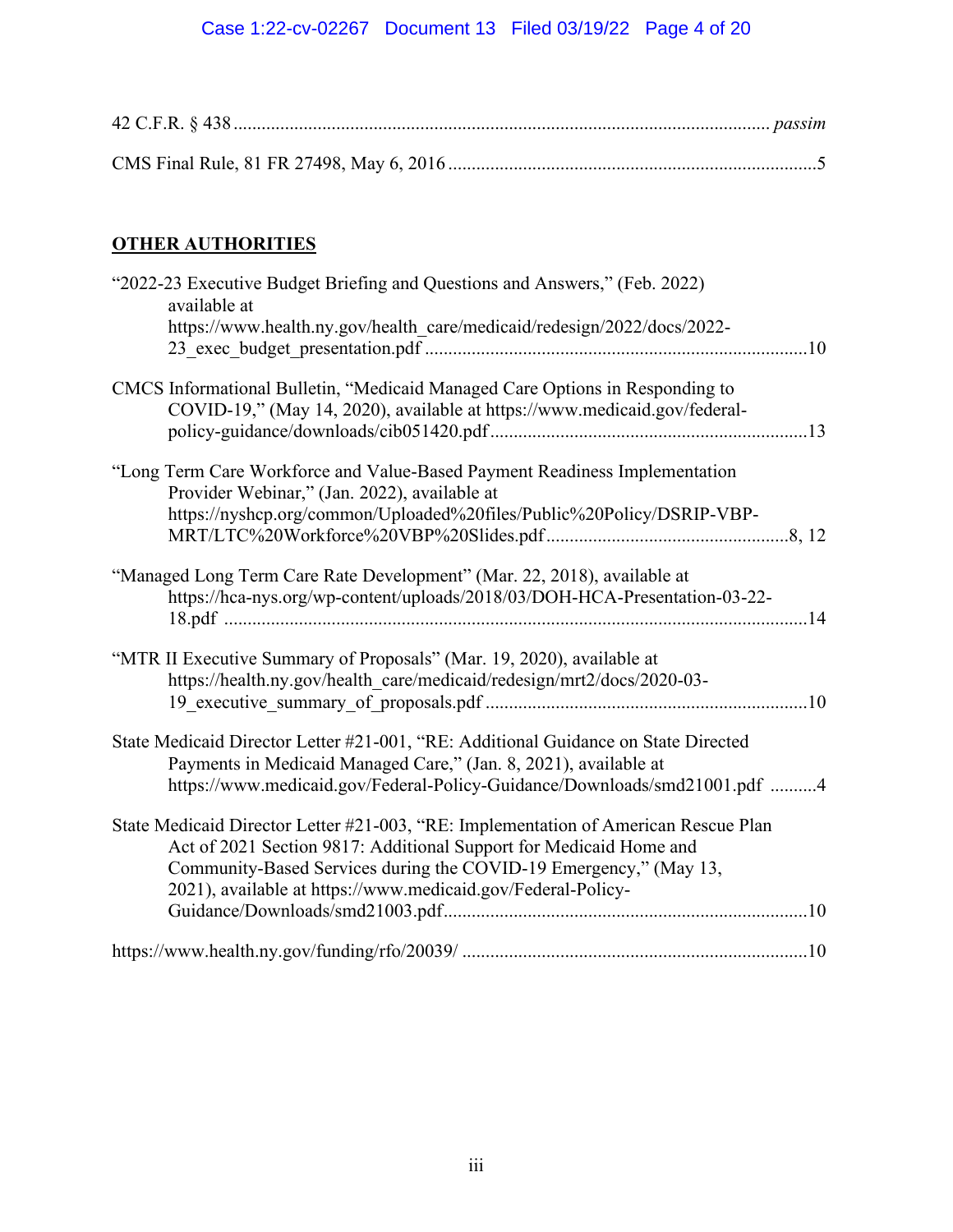#### **INTRODUCTION**

The New York State Department of Health ("NYSDOH") is poised to pay \$361 million to the largest one-third of Licensed Home Care Services Agencies ("LHCSAs") providing services to Medicaid beneficiaries in New York State. The funding—a combination of enhanced federal funding from the American Rescue Plan Act of 2021 ("ARPA") and equivalent State funds—was designed by Congress to give additional support for providers rendering Medicaid Home and Community-Based Services ("HCBS") during the COVID-19 emergency and to "enhance, expand, or strengthen" HCBS in the years that follow. ARPA § 9817.

Although by federal statute and regulation, the NYSDOH must implement these funds fairly and in a manner that gives a "class of providers" expenditures equally, and using the same terms of performance, it has done no such thing. Rather, continuing a long-standing effort by the NYSDOH to eliminate providers from the New York Medicaid market, it has turned the blessing of extra federal funds into a weapon to be wielded against the majority of LHCSAs in New York, threatening their very existence.

While these enhanced HCBS funds should operate as a rising tide that lifts *all* boats, the NYSDOH is improperly and unlawfully directing hundreds of millions of dollars to specific providers, thereby deciding which LHCSAs will rise and which LHCSAs remain at shore.

As the first \$361 million will be paid by the NYSDOH on March 31, 2022, a temporary restraining order is necessary to maintain the status quo and to prevent irreparable harm that will flow to Plaintiffs if their direct competitors receive an influx of millions of dollars to be used by those competitors to "fund recruitment, retention, and training for personal care aides, home health aides, and nurses." Plaintiffs will lose workers, be unable to fulfill their clients' service needs, and struggle to survive.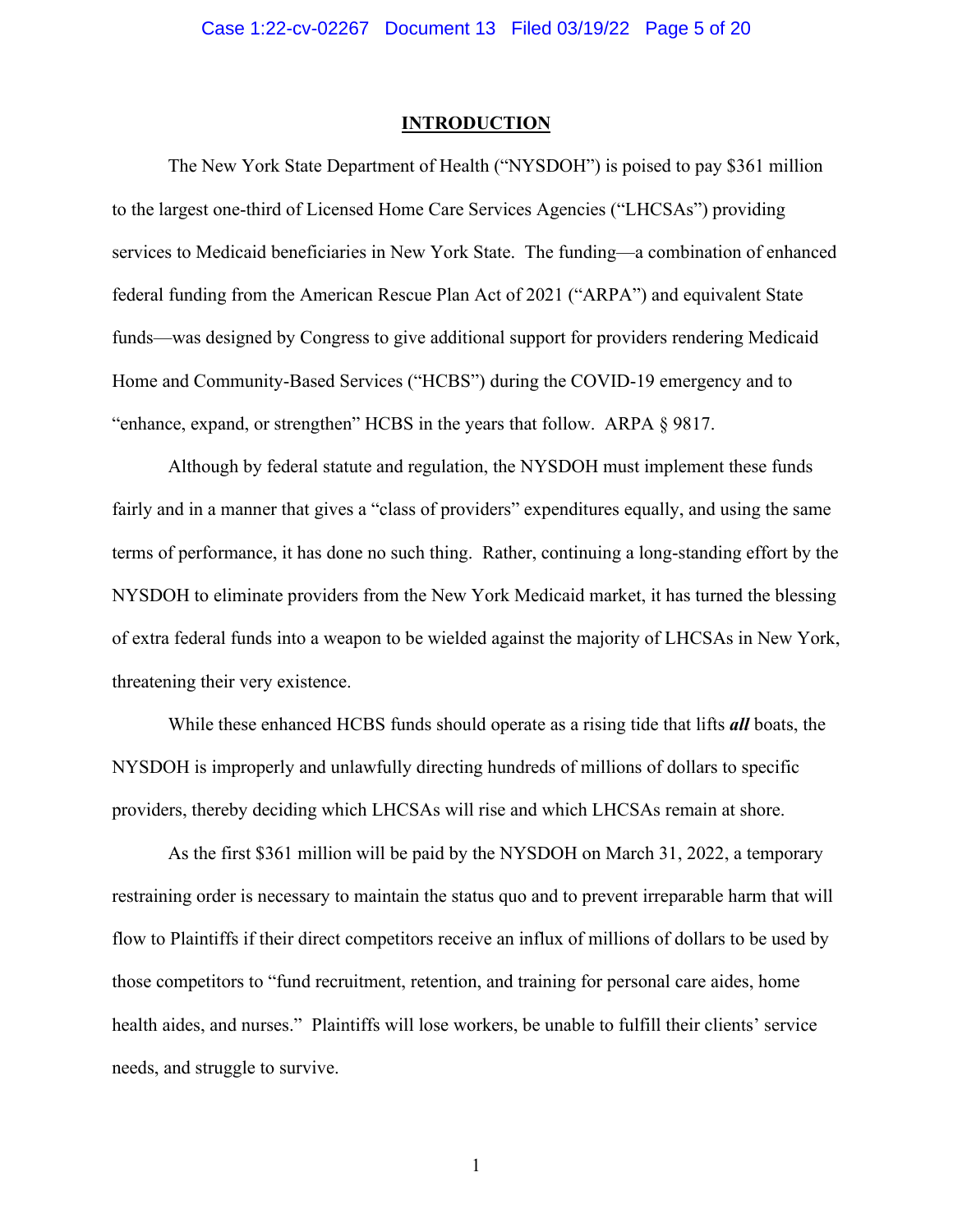#### Case 1:22-cv-02267 Document 13 Filed 03/19/22 Page 6 of 20

Moreover, smaller LHCSAs, such as Plaintiffs, provide personalized care in a way that many larger agencies cannot and often arise to serve unique populations of beneficiaries. Not only will this first directed payment irreparably harm Plaintiffs, but their culturally diverse populations of members will also suffer. For example, Plaintiff Safe Haven Home Care uniquely caters to the Creole and Hispanic community that includes persons from Haiti or of Haitian descent, similarly Plaintiff Angel Care serves the LatinX and Southeast Asian communities and employs direct care workers that speak Punjabi, and Plaintiff Silver Lining Homecare Agency's staff speaks Ukranian, Hebrew, Yiddish, Tajik, Farsi, Armenian, and other languages. Declaration of Rouandy Pascal in Support of Plaintiffs' Motion for Temporary Restraining Order and Preliminary Injunction ("Pascal Decl."), ¶¶ 13-14; Declaration of Marina Piavskaia in Support of Plaintiffs' Motion for Temporary Restraining Order and Preliminary Injunction ("Piavskaia Decl."), ¶ 10; Declaration of Jacob Joffe in Support of Plaintiffs' Motion for Temporary Restraining Order and Preliminary Injunction ("Joffe Decl."), ¶¶ 8-10. The impending exodus of workers from culturally diverse LHCSAs like Plaintiffs to larger LHCSAs soon able to offer higher pay, better benefits, and improved technology from ARPA funding will make it impossible for the culturally diverse LHCSAs to continue serving their unique populations.

#### **BACKGROUND**

#### **A. ARPA, Section 9817**

ARPA, Pub. L. No. 117-2, was signed into law on March 11, 2021 and provided \$1.9 trillion in federal funding for a range of programs to address the public health and economic crisis created by the COVID-19 pandemic. Section 9817 of ARPA is titled "Additional Support for Medicaid Home and Community-Based Services During the Covid-19 Emergency" and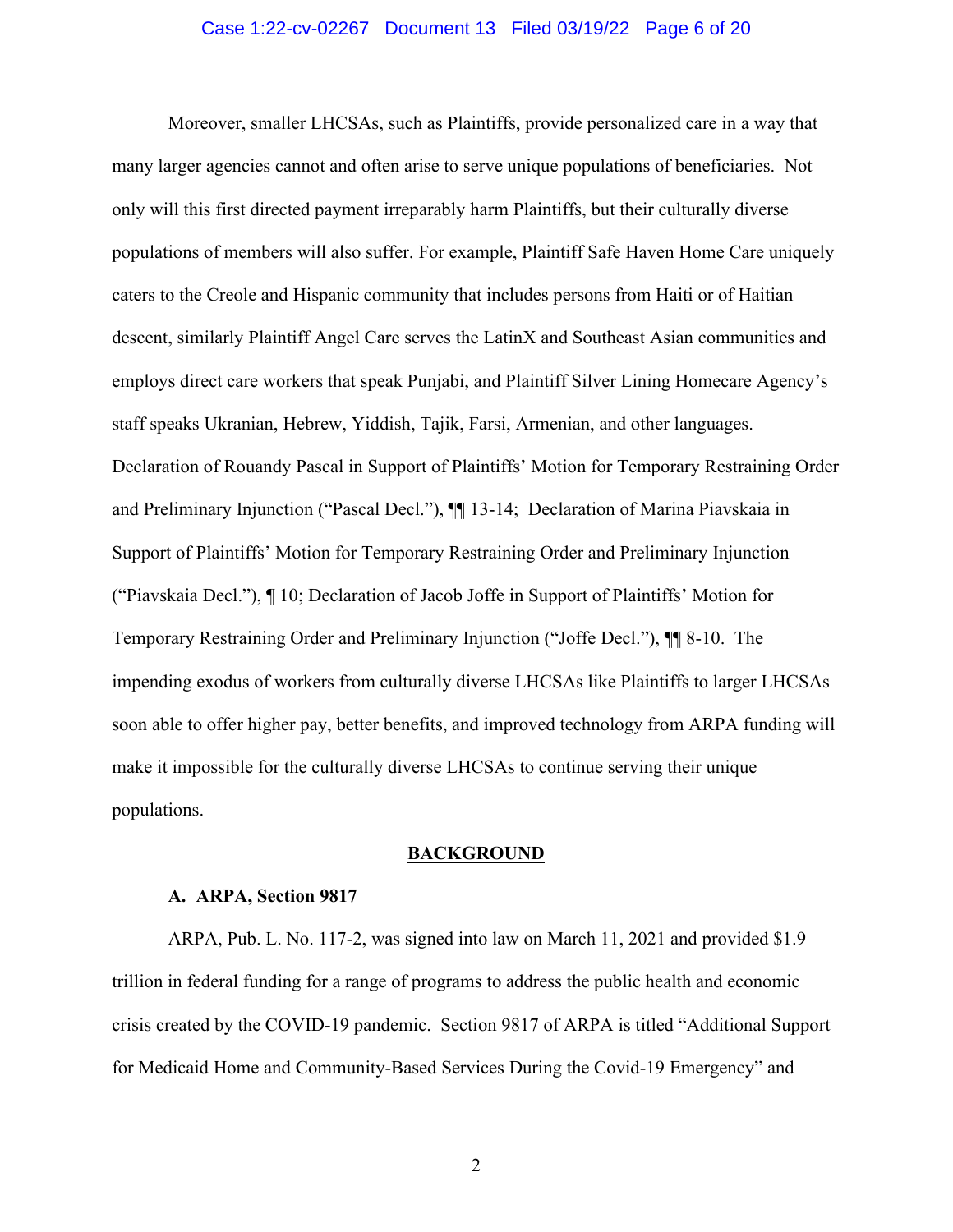#### Case 1:22-cv-02267 Document 13 Filed 03/19/22 Page 7 of 20

provides for a ten percent increase in the Federal Medical Assistance Percentage ("FMAP") with respect to expenditures for HCBS between April 1, 2021 and March 31, 2022 (the "Improvement Period"). This includes services such as home health care, personal care, case management, rehabilitation, and others.

Increased FMAP funds must be used by the State to supplement, as opposed to supplant, existing State funding for HCBS, and must be used to implement or supplement the implementation of one or more activities to enhance, expand, or strengthen HCBS under the State Medicaid program. ARPA § 9817(b).

The State's enhanced funds are generated during the Improvement Period based on HCBS spending, however the State may expend these funds at any time prior to March 31, 2024. The NYSDOH has estimated that it will generate \$2.15 billion in federal funds from its HCBS spending during the Improvement Period. In addition, the State must use the state funds equivalent to the amount of the enhanced FMAP (*i.e.*, \$2.15 billion in State funds) to implement or supplement the implementation of one or more activities to enhance, expand, or strengthen HCBS.

While ARPA provides for enhanced FMAP funding, State Medicaid programs are still bound by the Medicaid Statute and regulations promulgated by the United States Centers for Medicare & Medicaid Services ("CMS") when implementing these funds. As CMS explained in guidance dated May 13, 2021, SMD# 21-003, concerning implementation of Section 9817, "these initial and quarterly HCBS spending plan and narrative requirements do not supersede any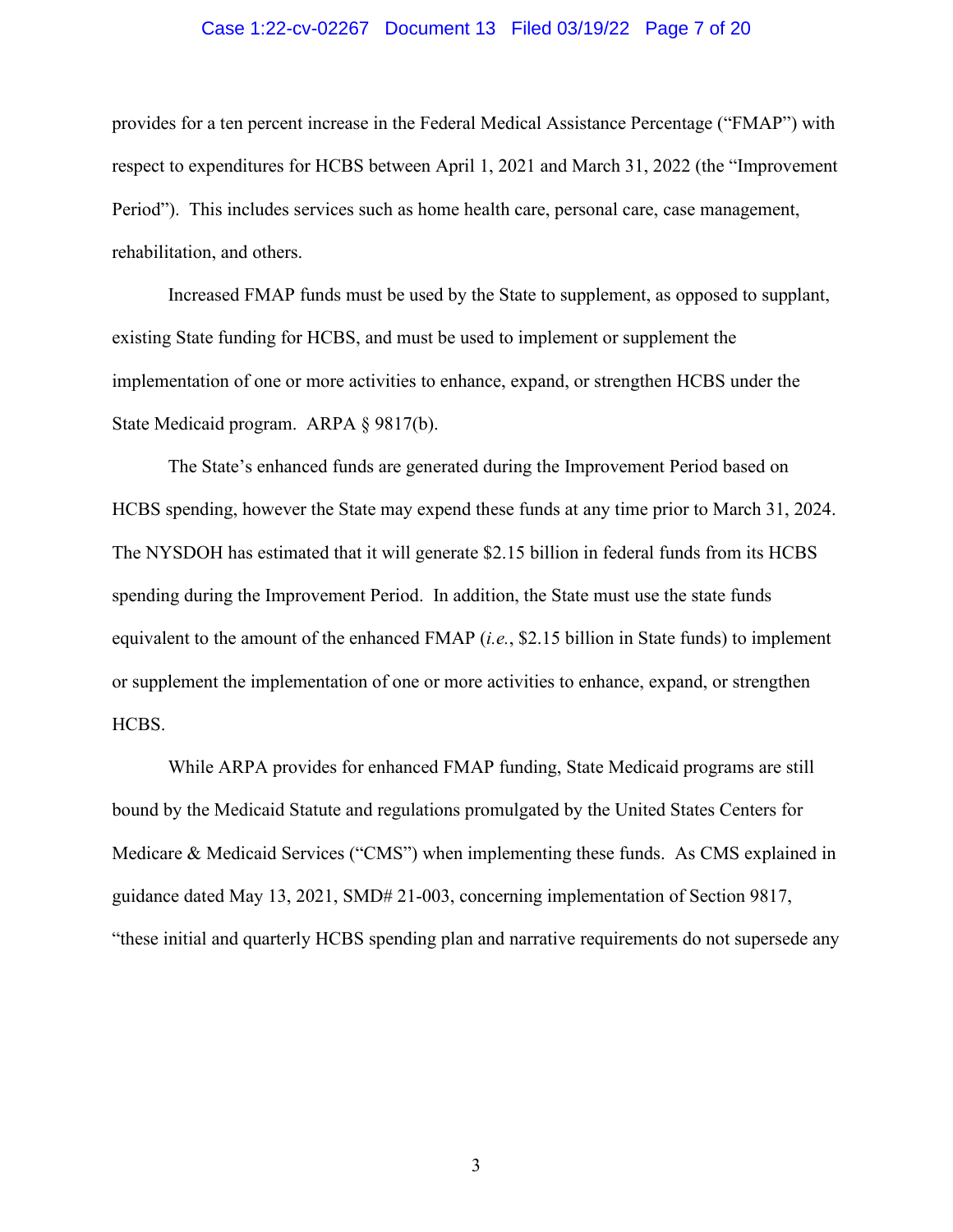#### Case 1:22-cv-02267 Document 13 Filed 03/19/22 Page 8 of 20

authorization requirements that apply to section 1915(c) waivers, other Medicaid HCBS authorities, including section 1115 demonstrations, and managed care authorities."[1](#page-7-0)

In addition, States must obtain approval from CMS for their spending plan of ARPA funds, and comply with other Medicaid spending requirements, such as obtaining pre-approval from CMS for any State directed payments pursuant to 42 C.F.R. § 438.6(c).

### **B. The Medicaid Program**

The Medicaid Program, 42 U.S.C. § 1396, *et seq*., is a federal-state partnership created in 1965 to provide federal assistance to States for certain healthcare expenses for those of modest income. It is operated by a single-State agency (here the NYSDOH), but overseen, regulated, and partially funded by the federal government, namely HHS and CMS. "Although participation in the Medicaid program is entirely optional, once a State elects to participate, it must comply with the requirements of Title XIX." *Harris v. McRae*, 448 U.S. 297, 301 (1980).

Many states, including New York State, operate their Medicaid Programs through managed care organizations ("MCOs"). MCOs are health insurance plans or health care systems that contract directly with the State and then, in turn, contract with health care providers to provide an adequate network of services for their Medicaid members. MCOs are typically paid a capitated per-member-per-month fee by the State to cover services for their Medicaid members.

Managed Long Term Care ("MLTC") Plans are a type of MCO that cover a range of long-term care services to those who are chronically ill or disabled and wish to stay in their homes or communities. The HCBS described above, and subject to ARPA's enhanced FMAP are among the long-term care services covered by MLTC Plans in New York. Medicaid

<span id="page-7-0"></span><sup>&</sup>lt;sup>1</sup> State Medicaid Director Letter #21-003, "RE: Implementation of American Rescue Plan Act of 2021 Section 9817: Additional Support for Medicaid Home and Community-Based Services during the COVID-19 Emergency," (May 13, 2021) at 8, available at [https://www.medicaid.gov/Federal-Policy-Guidance/Downloads/smd21003.pdf.](https://www.medicaid.gov/Federal-Policy-Guidance/Downloads/smd21003.pdf)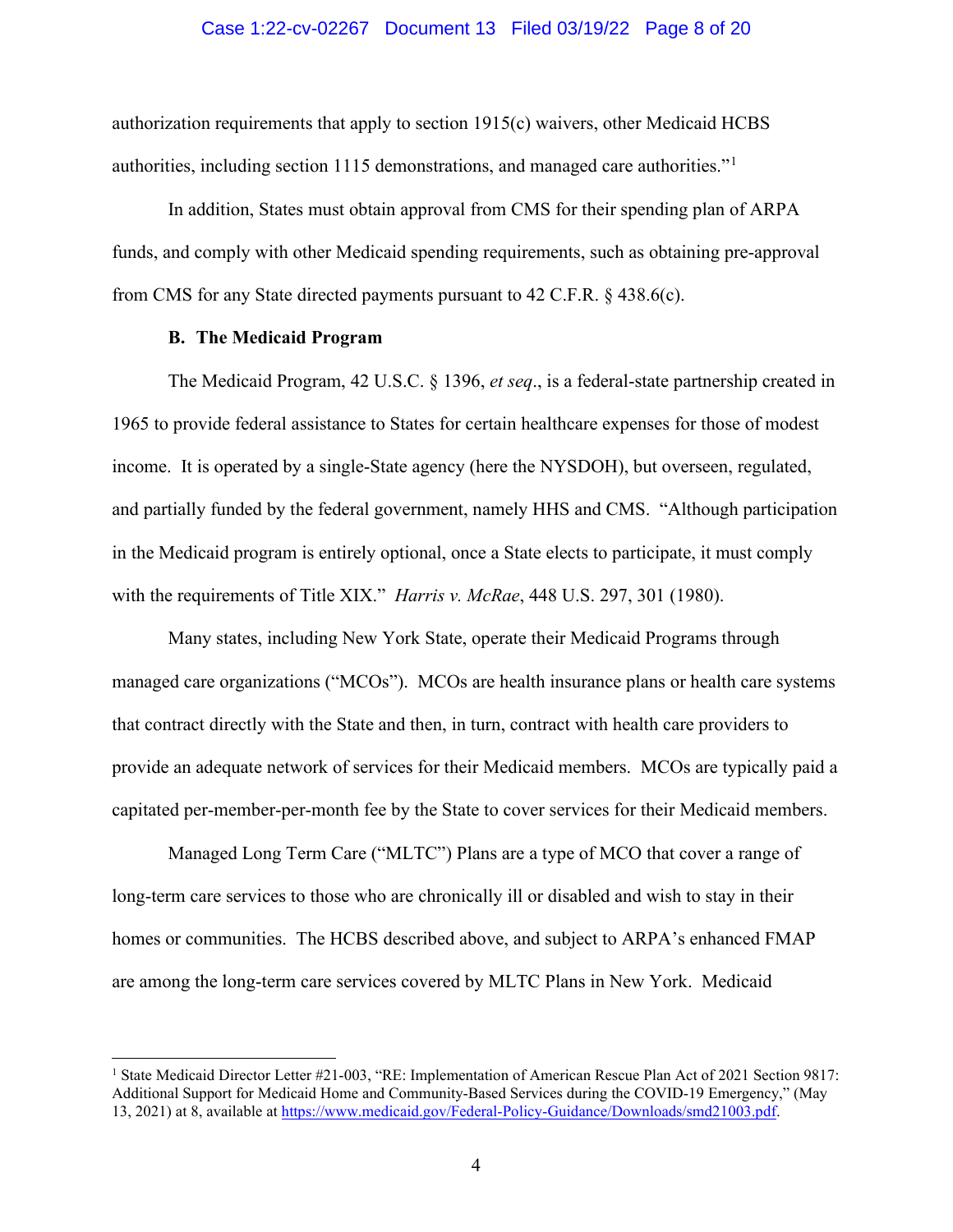#### Case 1:22-cv-02267 Document 13 Filed 03/19/22 Page 9 of 20

Advantage Plus ("MAP") plans are another type of MCO that combine Medicaid and Medicare coverage, and likewise pay for HCBS subject to ARPA's enhanced FMAP.

#### **C. Actuarially Sound Rates & Directed Payments**

The Medicaid Statute, as well as regulations implemented by CMS, provide a host of requirements that apply to MCOs, as well as to States that utilize MCOs. One such requirement, found in the Medicaid Statute at 42 U.S.C. § 1396b(m)(2)(A)(iii), is that States must make prepaid capitation payments to MCOs "on an actuarially sound basis." This means rates that are projected to cover all reasonable, appropriate, and attainable costs that are required under the terms of the contract between the State and the MCO for the time period and population covered. 42 C.F.R. § 438.4.

Because capitated rates paid to the MCOs must be sufficient to cover all reasonable, appropriate, and attainable costs, States are prohibited from making pass-through payments to providers. 42 C.F.R. § 438.6(a). Certain directed payments (*i.e.*, payments in which the State directs the MCO) are permitted, however those payments must meet specific criteria, and be preapproved by CMS through what is known as a Directed Payment Section 438.6(c) Preprint Application. 42 C.F.R. § 438.6(c). A directed payment which fails to comply with 42 C.F.R. § 438.6(c) is considered a pass-through payment. Payments that fail to meet the "special contract provisions as specified in § 438.6" will not be approved as actuarially sound. 42 C.F.R. § 438.4(b)(7).

As CMS has explained, "Section 1903(m)(2)(A)(iii) of the Act requires contracts between states and MCOs to provide capitation payments for services and associated administrative costs that are actuarially sound. The underlying concept of managed care and actuarial soundness is that the state is transferring the risk of providing services to the MCO and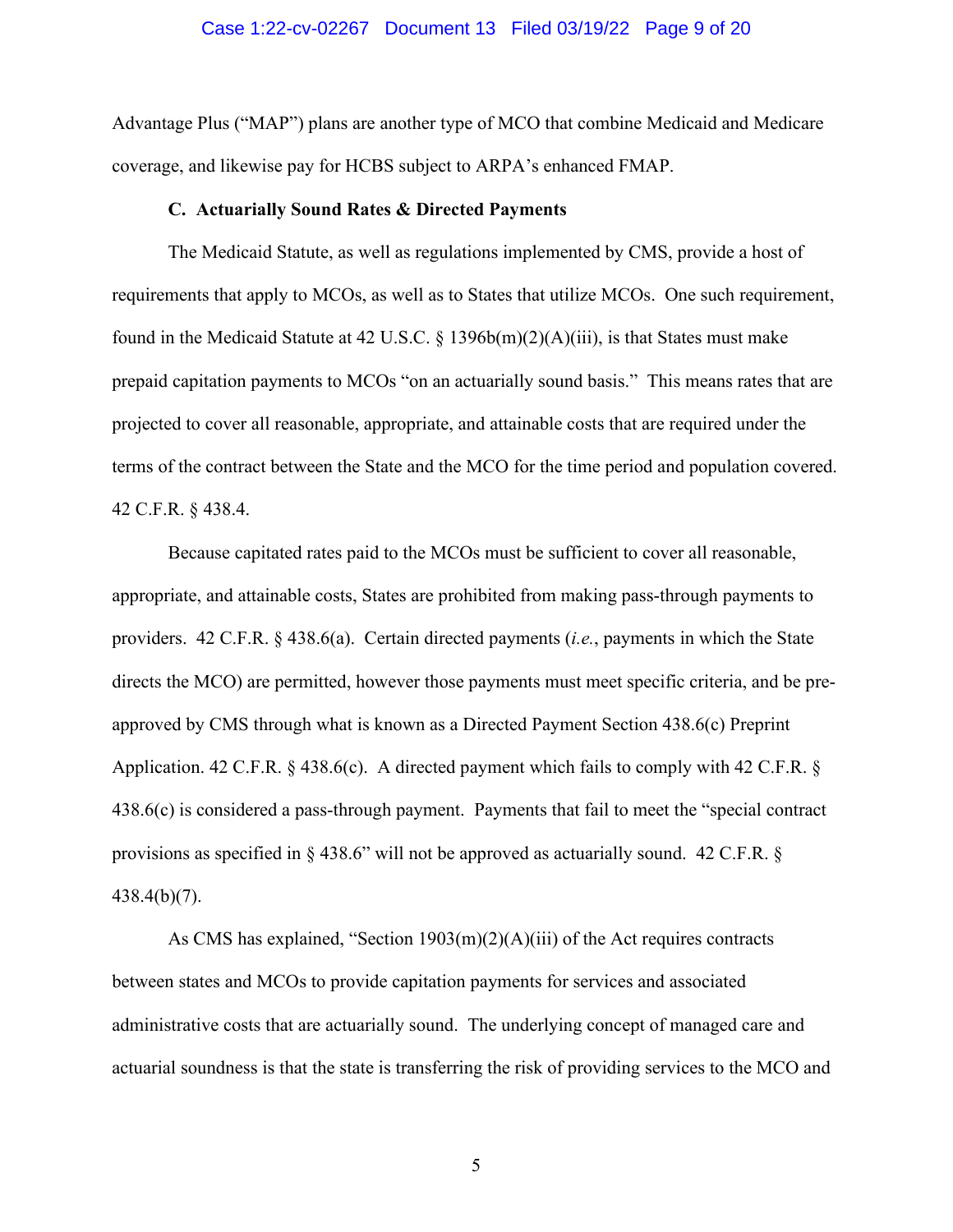### Case 1:22-cv-02267 Document 13 Filed 03/19/22 Page 10 of 20

is paying the MCO an amount that is reasonable, appropriate, and attainable compared to the costs associated with providing the services in a free market." CMS Final Rule, 81 FR 27498, at 27588, May 6, 2016. As such, states are "prohibited from making a supplemental payment to a provider through a managed care plan, which is referred to as a 'pass-through' payment." *Id*. 27589.

CMS provides for limited exceptions at 42 C.F.R.  $\S$  438.6(c)(1)(i)-(iii) which permit States to direct MCO payments to providers. One such exception is that the State may require MCOs to "implement value-based purchasing models for provider reimbursement, such as pay for performance arrangement, bundled payments, or other service payment models intended to recognize value or outcomes over volume of services." *Id*. § 438.6(c)(1)(i). Another exception permits the State to direct the MCO to "[p]rovide a uniform dollar or percentage increase for network providers that provide a particular service under the contract." *Id*. § 438.6(c)(1)(iii)(C). Prior to implementing any such plan, however, the State must obtain written approval from CMS. *Id.* § 438.6(c)(2)(ii). In addition, to obtain CMS approval, a "State must demonstrate, in writing, that the arrangement  $-(A)$  Is based on the utilization and delivery of services; [and] (B) Directs expenditures equally, and using the same terms of performance, for a class of providers providing the service under the contract," among other requirements. *Id*. § 438.6(c)(2)(ii)(A)-(B) (emphasis added).

#### **D. New York State Department of Health's First Directed Payment**

A fulsome discussion of the NYSDOH's ARPA Section 9817 plan, including changes that occurred to that plan, can be found at ¶¶ 48-70 of Plaintiffs' Complaint for Declaratory and Injunctive Relief. What is at issue for purposes of this motion is CMS' approval of the NYSDOH's Section 438.6(c) Preprint Application, in which it permitted the NYSDOH to make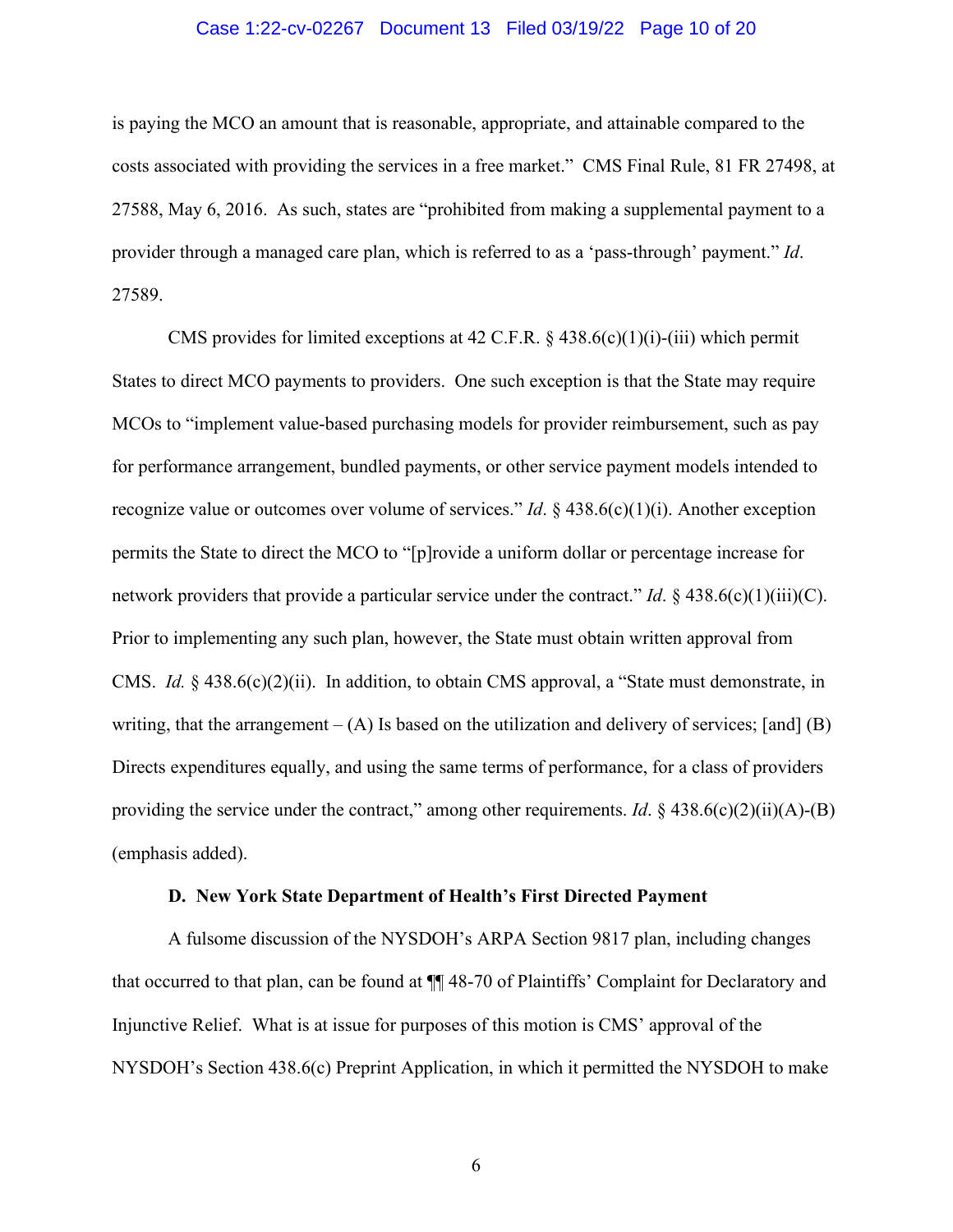#### Case 1:22-cv-02267 Document 13 Filed 03/19/22 Page 11 of 20

a first directed payment of approximately \$361 million in federal-state funding to be directed to the top one-third of LHCSAs, based solely on 2019 MLTC and MAP revenue. It is expected that the NYSDOH will make this payment on March 31, 2022 to the MCOs, thereafter to be distributed in April to approximately 212 of the largest LHCSAs in New York State.

This motion requests that the Court issue a temporary restraining order and a preliminary injunction to enjoin the NYSDOH from making the first directed payment, as currently approved.

### **STANDARD OF REVIEW**

To obtain a preliminary injunction, a plaintiff "must establish that he is likely to succeed on the merits, that he is likely to suffer irreparable harm in the absence of preliminary relief, that the balance of equities tips in his favor, and that an injunction is in the public interest." *Winter v. Natural Res. Def. Council, Inc.*, 555 U.S. 7, 20 (2008); *see also Behihana, Inc. v. Behihana of Tokyo*, 784 F.3d 887, 895 (2d Cir. 2015) (describing four factor test). A preliminary injunction may be "warranted on the strength of the[ ] first two factors alone." *New York v. U.S. Dep't of Homeland Sec.*, 969 F.3d 42, 86 (2d Cir. 2020). Such relief is "designed to preserve the status quo and prevent irreparable harm until the court has an opportunity to rule on the lawsuit's merits." *Williams v. Rosenblatt Sec., Inc.*, 136 F. Supp. 3d 593, 616 n.11 (S.D.N.Y. 2015) (quotation markets omitted). In addition, as is the case here, the balance of the equities and public interest "merge when the Government is the opposing party." *Nken v. Holder*, 556 U.S. 418, 435, 129 S.Ct. 1749, 173 L.Ed.2d 550 (2009). Further, "[i]t is well established that in this Circuit the standard for an entry of a TRO is the same as for a preliminary injunction." *Andino v. Fischer*, 555 F.Supp.2d 418, 419 (S.D.N.Y. 2008).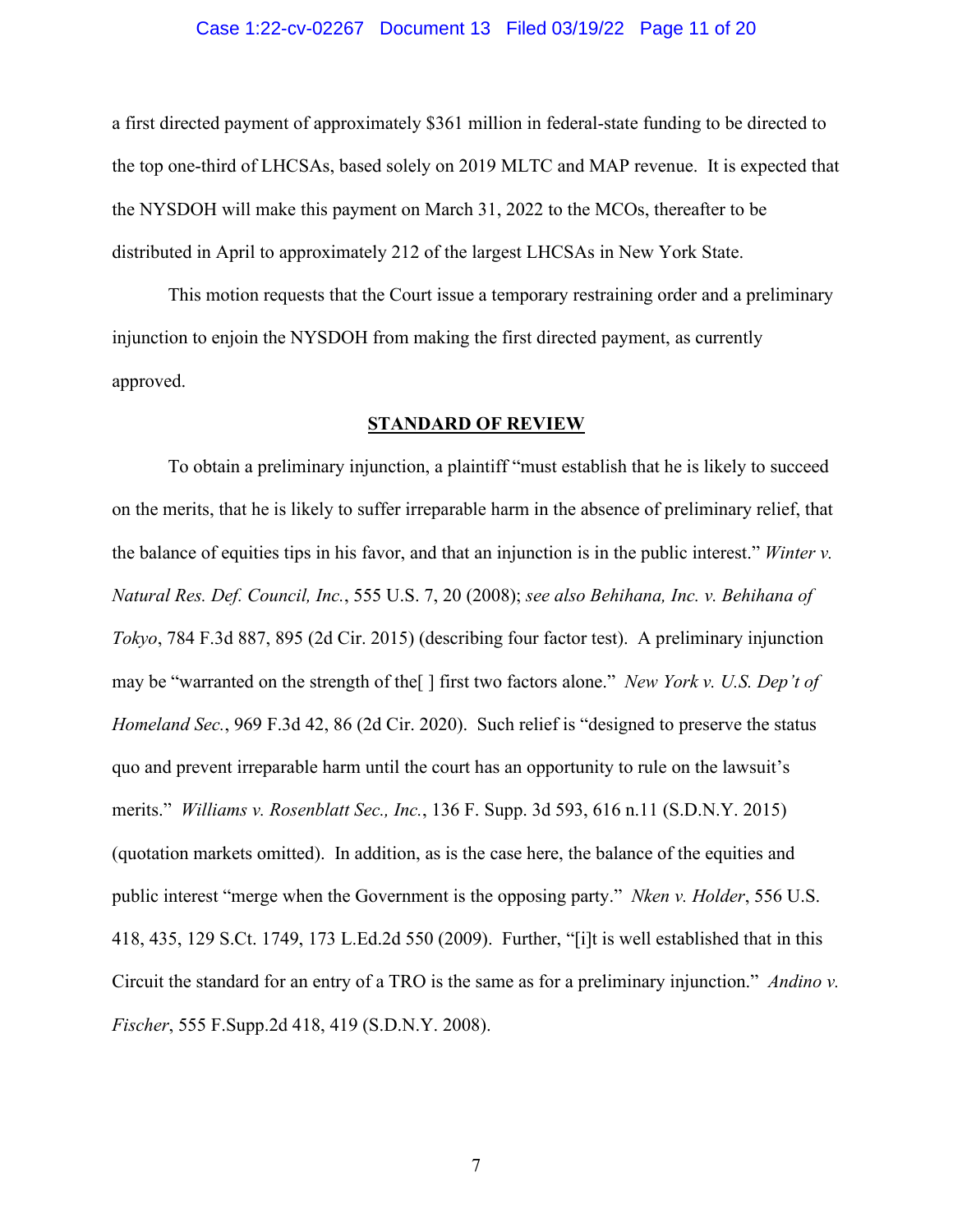#### **ARGUMENT**

### **A. Plaintiffs Will Suffer Irreparable Harm**

Irreparable harm is "the single most important prerequisite for the issuance of a preliminary injunction." *Faiveley Transp. Malmo AB v. Wabtec Corp.*, 559 F.3d 110, 118 (2d Cir. 2009). Plaintiffs must show that "irreparable injury is *likely* in the absence of an injunction." *Winter*, 555 U.S.C at 22, 129 S.Ct. 365 (emphasis in original). Irreparable harm must be "neither remote nor speculative, but actual and imminent." *Faiveley Transp.*, 559 F.3d at 118. At the same time, however, "Plaintiffs need not show that irreparable harm already ha[s] occurred." *New York v. U.S. Dep't of Homeland Sec.*, 475 F.Supp. 3d 208, 226 (S.D.N.Y. 2020) (internal citations omitted). "The relevant harm is the harm that (a) occurs to the parties' legal interests and (b) cannot be remedied after a final adjudication, whether by damages or a permanent injunction." *Salinger v. Colting*, 607 F.3d 68, 81 (2d Cir. 2010).

In the absence of injunctive relief, Plaintiffs here will suffer immediate, concrete, and irreparable harm. This is for at least four reasons. First, Plaintiffs will experience immediate competitive harm as soon as the first directed payment of \$361 million is distributed to the larger LHCSAs next month. Plaintiffs' direct competitors will have an influx of an average of nearly two million dollars each, which can be immediately put to work "to raise wages or incentivize recruitment of direct care workers and nursing staff providing, or supervising the provision of, personal care or nursing services."<sup>[2](#page-11-0)</sup> The money can also be used for signing bonuses to new employees, and a host of other competitively-advantageous purposes.<sup>[3](#page-11-1)</sup> Plaintiffs are *already* struggling with challenges caused by the COVID-19 emergency, including staffing shortages and

<span id="page-11-1"></span><span id="page-11-0"></span><sup>2</sup> "Long Term Care Workforce and Value-Based Payment Readiness Implementation Provider Webinar," (Jan. 2022), at 18, available at [https://nyshcp.org/common/Uploaded%20files/Public%20Policy/DSRIP-VBP-](https://nyshcp.org/common/Uploaded%20files/Public%20Policy/DSRIP-VBP-MRT/LTC%20Workforce%20VBP%20Slides.pdf)[MRT/LTC%20Workforce%20VBP%20Slides.pdf.](https://nyshcp.org/common/Uploaded%20files/Public%20Policy/DSRIP-VBP-MRT/LTC%20Workforce%20VBP%20Slides.pdf) 3 *Id*.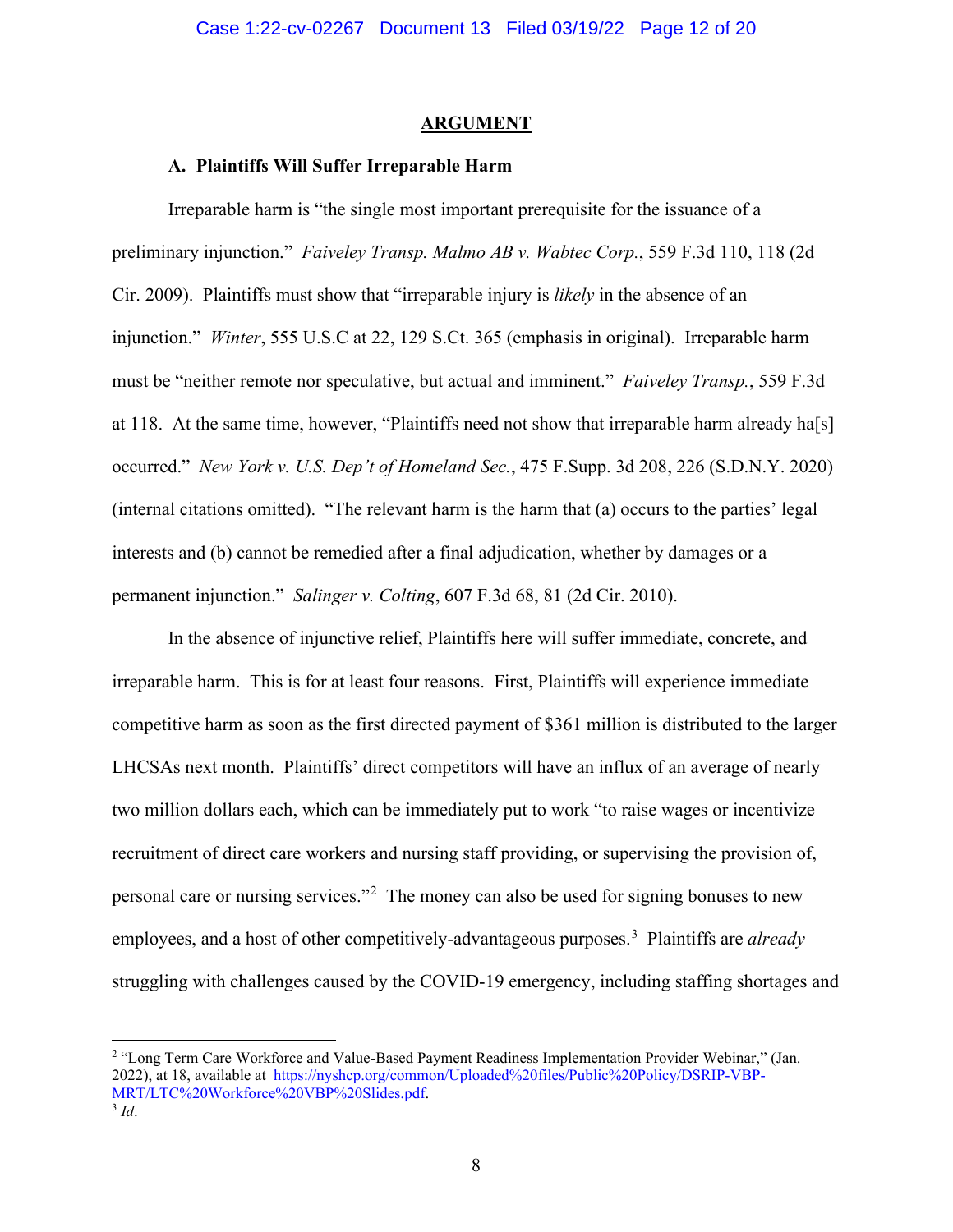#### Case 1:22-cv-02267 Document 13 Filed 03/19/22 Page 13 of 20

increased costs. *See* Pascal Decl. ¶ 14 ("Staffing for LHCSAs, including Safe Haven, is already thin . . . Safe Haven lost ten employees who left the workforce for fear of COVID-19 and lost fifteen employees because of the vaccine mandate."); Piavskaia Decl. ¶ 13 ("The COVID-19 pandemic brought additional challenges to the entire home care industry, including Angel Care, heightening staffing shortages and increasing costs, such as to cover Personal Protective Equipment."); Joffe Decl,  $\P$  14. In addition, larger LHCSAs already have advantages over smaller LHCSAs, such as better rates and Value-Based Payment bonuses from the MLTCs. Pascal Del. ¶ 27; Piavskaia Decl. ¶¶ 16, 35; Joffe Decl. 18. This funding will create further struggles for Plaintiffs as they will lose their "direct care workers to those LHCSAs that received the additional funding and can offer better compensation and benefits packages." Pascal Decl. ¶ 29; *see also* Piavskaia Decl. ¶ 24; Joffe Decl. ¶ 23.

Second, Plaintiffs' loss of employees will hinder their ability to continue providing quality HCBS to their clients, as well as taking on new clients. Pascal Decl. ¶¶ 30-31; Piavskaia Decl. ¶¶ 25-26; Joffe Decl. ¶¶ 24-25.; *See Tom Doherty Assocs., Inc. v. Saban Entm't, Inc.*, 60 F.3d 27, 38 (2d Cir. 1995) (finding the "loss of prospective business" or "prospective goodwill can constitute irreparable harm").

This is especially so at smaller LHCSAs, such as Plaintiffs, that cater toward specific culturally diverse populations. Finding suitable replacements becomes all the more challenging for Plaintiff Safe Haven's clients that speak Creole, *Pascal Decl. ¶ 37*, for Plaintiff Angel Care's LatinX and Southeast Asian communities, *Piavskaia Decl. ¶ 29*, or Plaintiff Silver Lining's Ukrainian, Polish and Hebrew speaking clients, *Joffe Decl. ¶ 31*. Further, Plaintiffs' inability to meet its clients' needs will harm their reputations and result in lost clients. Pascal Decl. ¶ 32; Piavskaia Decl. ¶ 27; Joffe Decl. ¶ 26; *Regeneron Pharms., Inc. v. U.S. Dep't of Health and*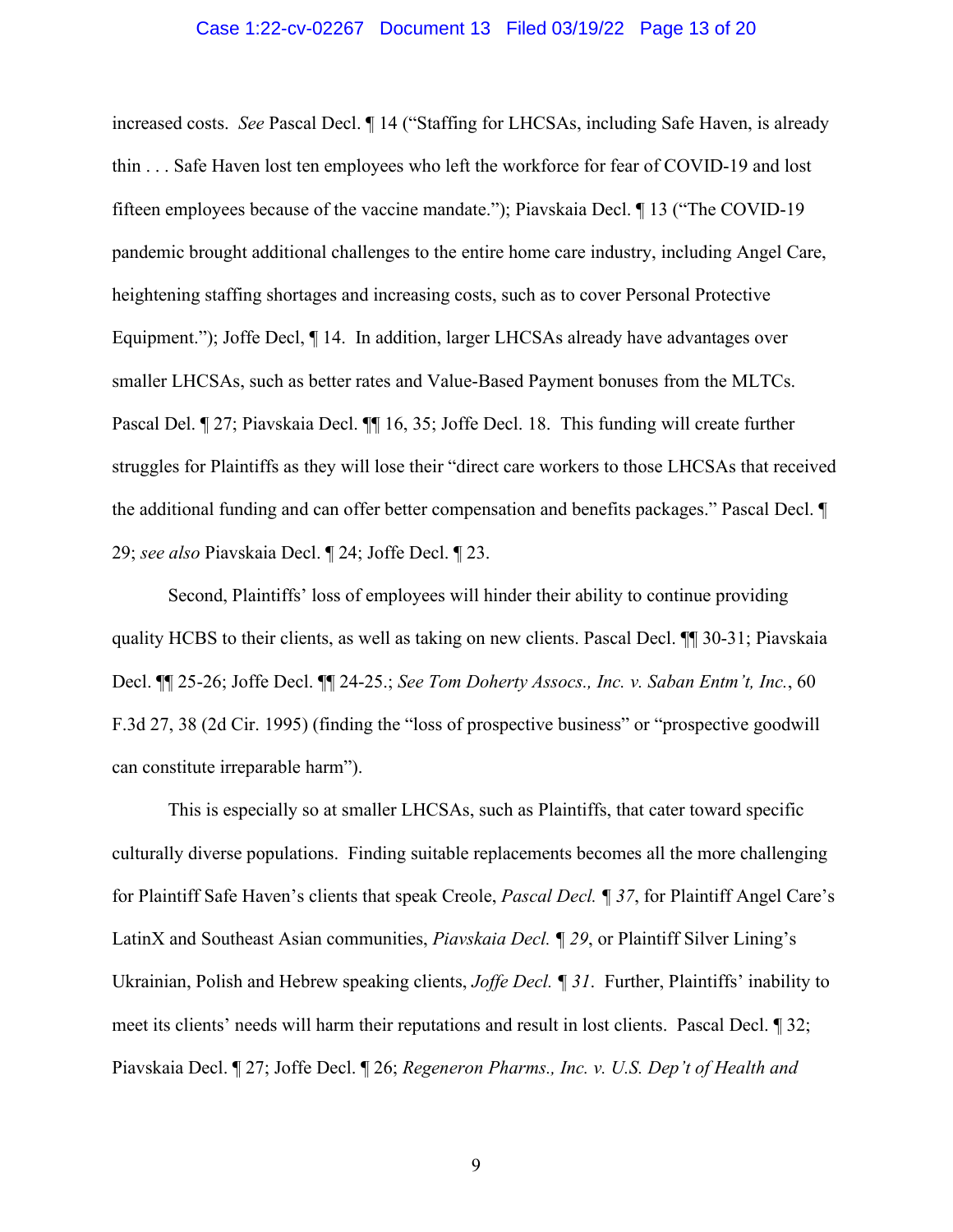### Case 1:22-cv-02267 Document 13 Filed 03/19/22 Page 14 of 20

*Human Sers.*, 510 F.Supp.3d 29, 40-41 (S.D.N.Y. 2020) (finding "irreparable reputation harm" to require a preliminary injunction). In addition, losing clients not only harms Plaintiffs, but also Medicaid beneficiaries who will have disrupted service and may not find a suitable alternative provider that meets their unique needs. Pascal Decl. ¶ 31; Piavskaia Decl. ¶ 26; Joffe Decl. ¶ 25; *See Make the Road New York v. Cuccinelli*, 419 F.Supp.3d 647, 665 (S.D.N.Y. 2019) (finding irreparable harm existed for "these individuals, Plaintiffs, and the public at large").

Third, the NYSDOH has announced an upcoming LHCSA Request for Offer ("RFO"), to be implemented on May 1, 2022.<sup>[4](#page-13-0)</sup> The NYSDOH has not been shy in expressing its desire to eliminate LHCSAs from the New York Medicaid market.<sup>[5](#page-13-1)</sup> Smaller LHCSAs such as Plaintiffs who fail to receive any funding for the long-term care workforce or VBP readiness will be at a significant disadvantage in competing for contracts in the RFO. Indeed, the NYSDOH has already announced that it would be "pre-qualifying" a selection of LHCSAs by service area based on VBP arrangements for the RFO, the *very subject* of the first directed payment. [6](#page-13-2) Piavskaia Decl. ¶ 31. If the NYSDOH takes a similar approach with LHCSAs as it did in a recent RFO for the Consumer Directed Personal Assistance Program ("CDPAP"), we should expect to see an attempt to eliminate the majority of providers.<sup>[7](#page-13-3)</sup>

<span id="page-13-1"></span> *See e.g.*, "Managed Long Term Care Rate Development" (Mar. 22, 2018), at 11, available at [https://hca](https://hca-nys.org/wp-content/uploads/2018/03/DOH-HCA-Presentation-03-22-18.pdf)[nys.org/wp-content/uploads/2018/03/DOH-HCA-Presentation-03-22-18.pdf](https://hca-nys.org/wp-content/uploads/2018/03/DOH-HCA-Presentation-03-22-18.pdf) ("Limit the number of LHCSA . . . that Contract with MLTC Plans"); "MTR II Executive Summary of Proposals", (Mar. 19, 2020), at 12, available at [https://health.ny.gov/health\\_care/medicaid/redesign/mrt2/docs/2020-03-19\\_executive\\_summary\\_of\\_proposals.pdf](https://health.ny.gov/health_care/medicaid/redesign/mrt2/docs/2020-03-19_executive_summary_of_proposals.pdf) ("the State would issue a request for proposals to limit the number of licensed home care services agencies (LHCSAs) authorized to participate in the State's Medicaid program.").

<span id="page-13-3"></span><span id="page-13-2"></span> $6$  2022-23 Executive Budget Briefing and Questions and Answers," (Feb. 2022), at 13, available at [https://www.health.ny.gov/health\\_care/medicaid/redesign/2022/docs/2022-23\\_exec\\_budget\\_presentation.pdf.](https://www.health.ny.gov/health_care/medicaid/redesign/2022/docs/2022-23_exec_budget_presentation.pdf) 7 *See* <https://www.health.ny.gov/funding/rfo/20039/> (awarding 68 contracts out of approximately 450 fiscal intermediaries in New York State). The lawfulness of the NYSDOH's RFO process for the CDPAP program is currently being challenged.

<span id="page-13-0"></span><sup>4</sup> 2022-23 Executive Budget Briefing and Questions and Answers," (Feb. 2022), at 4, available at [https://www.health.ny.gov/health\\_care/medicaid/redesign/2022/docs/2022-23\\_exec\\_budget\\_presentation.pdf.](https://www.health.ny.gov/health_care/medicaid/redesign/2022/docs/2022-23_exec_budget_presentation.pdf)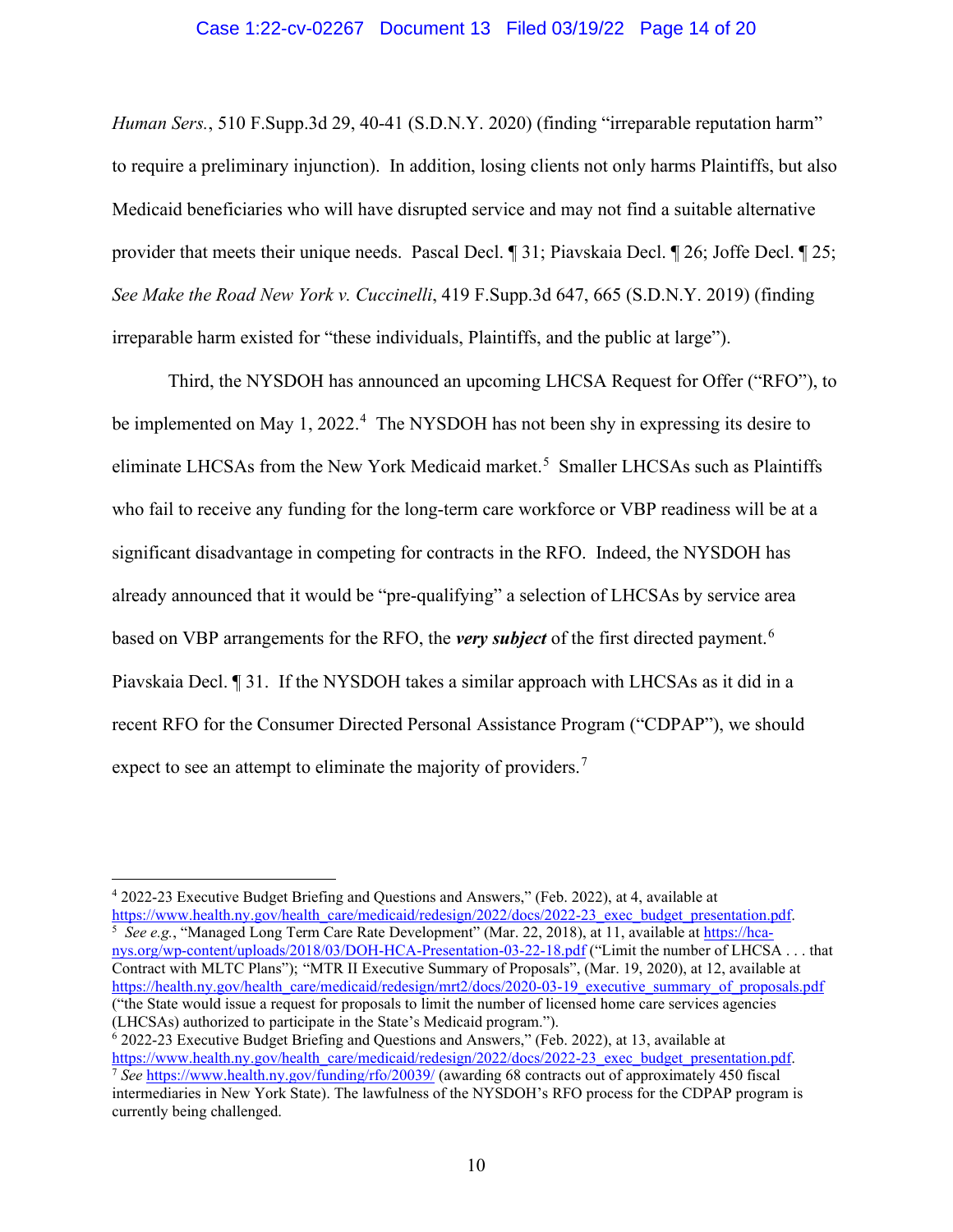### Case 1:22-cv-02267 Document 13 Filed 03/19/22 Page 15 of 20

Fourth, Plaintiffs will suffer irreparable harm from the loss of millions of dollars in funding for HCBS. While normally financial harm alone is insufficient, it becomes irreparable if it constitutes "damages that cannot be rectified by financial compensation." *Borey v. Nat'l Union Fire Ins. Co.*, 934 F.2d 30, 34 (2d Cir. 1991). When a plaintiff cannot recover monetary damages due to sovereign immunity, that loss is irreparable. *See United States v. New York*, 708 F.2d 92, 93 (2d Cir. 1983) (affirming the district court's finding that "[the plaintiff's] injury was irreparable even though [its] losses were only pecuniary because a suit in federal court against [the defendant,] New York[,] to recover the damages sustained by the plaintiff would be barred by the Eleventh Amendment"). Here, Plaintiffs have no monetary remedy against Defendants as the Eleventh Amendment bars recovery against New York State and the Administrative Procedure Act only waives sovereign immunity for "relief other than damages." 5 U.S.C. § 702.

### **B. Plaintiffs Are Likely to Succeed on the Merits**

To receive a preliminary injunction, the plaintiff must show that it is "likely to succeed on the merits." *Winter*, 555 U.S. 7, 20 (2008). As detailed further in the accompanying Complaint for Declaratory and Injunctive Relief, ¶¶ 56-60, the NYSDOH's first directed payment of \$361 million is an unlawful pass-through payment, in violation of the Medicaid Statute, 42 § 1396b(m)(2)(A)(iii), CMS' regulations, 42 C.F.R. § 438.6(c)(1)(i), (c)(2)(ii)(B), § 438.4(b)(7), as well as CMS' sub-regulatory guidance discussing those regulations.

While the NYSDOH's first directed payment suffers from several flaws, the core error stems from the plan's failure to "[d]irect expenditures equally, and using the same terms of performance, for a class of providers proving the service under the contract." 42 C.F.R. §  $438.6(c)(2)(B)$ . The purpose of this requirement is two-fold. First, the Medicaid Statute requires that any State prepaid payments to an MCO must be "made on an actuarially sound basis." 42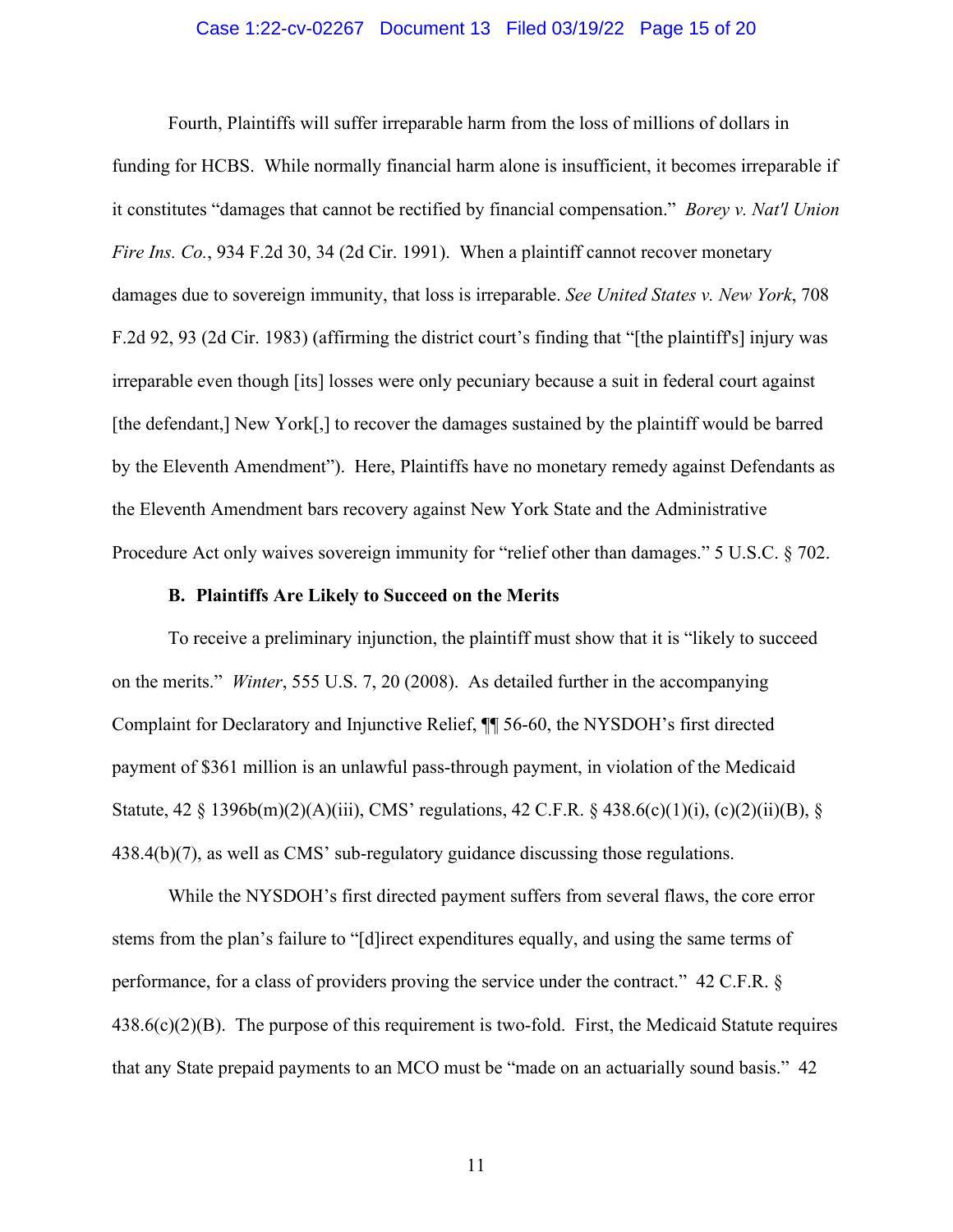### Case 1:22-cv-02267 Document 13 Filed 03/19/22 Page 16 of 20

U.S.C.  $\S$  1396b(m)(2)(A)(iii). This means that rates paid to an MCO are projected to cover all reasonable, appropriate, and attainable costs that are required under the terms of the contract between the State and the MCO for the time period and population covered. 42 C.F.R. § 438.4. This Medicaid Statute requirement is fundamental to the concept of managed care, *i.e.*, States pay a fair price per-member-per-month to MCOs and then MCOs are responsible for managing the care, quality, costs, and efficiencies of their contracted providers and accepting risk from the arrangement. When a state steps in and directs supplemental payments to providers, that erodes actuarial soundness, unless specific criteria are met. *See* 42 C.F.R. § 438.6(c).

One directed payment arrangement that is permitted is a value-based purchasing model that recognizes value or outcomes over volume of services. 42 C.F.R.  $\S$  438.6(c)(1)(i). The NYSDOH's first directed payment, which is based *entirely* on volume of services, is certainly not such an arrangement. *See* Complaint for Declaratory and Injunctive Relief, at ¶ 60. Another permissible approach is to "[p]rovide a uniform dollar or percentage increase for network providers that provide a particular service under the contract." 42 C.F.R.  $\S$  438.6(c)(1)(ii). The NYSDOH's first directed payment plan likewise fails this test, as Plaintiffs all provide personal care services under contracts with Medicaid MLTCs/MAPs, the type of service that formed the basis for the NYSDOH's calculated award.<sup>[8](#page-15-0)</sup> Hardly "uniform," Plaintiffs will receive nothing. And since NYSDOH cannot meet 42 C.F.R.  $\S$  438.6(c)(1)(i)-(iii), that ends the inquiry and NYSDOH's plan is unlawful. 42 C.F.R. § 438.4(b)(7); 42 C.F.R. § 438.6(c)(2)(i).

Moreover, even assuming *arguendo* that the first directed payment met 42 C.F.R. §  $438.6(c)(1)(i)$ -(iii), the plan clearly fails to "[d]irect expenditures equally, and using the same

<span id="page-15-0"></span><sup>8</sup> "Long Term Care Workforce and Value-Based Payment Readiness Implementation Provider Webinar," (Jan. 2022), at 17, available at [https://nyshcp.org/common/Uploaded%20files/Public%20Policy/DSRIP-VBP-](https://nyshcp.org/common/Uploaded%20files/Public%20Policy/DSRIP-VBP-MRT/LTC%20Workforce%20VBP%20Slides.pdf)[MRT/LTC%20Workforce%20VBP%20Slides.pdf.](https://nyshcp.org/common/Uploaded%20files/Public%20Policy/DSRIP-VBP-MRT/LTC%20Workforce%20VBP%20Slides.pdf)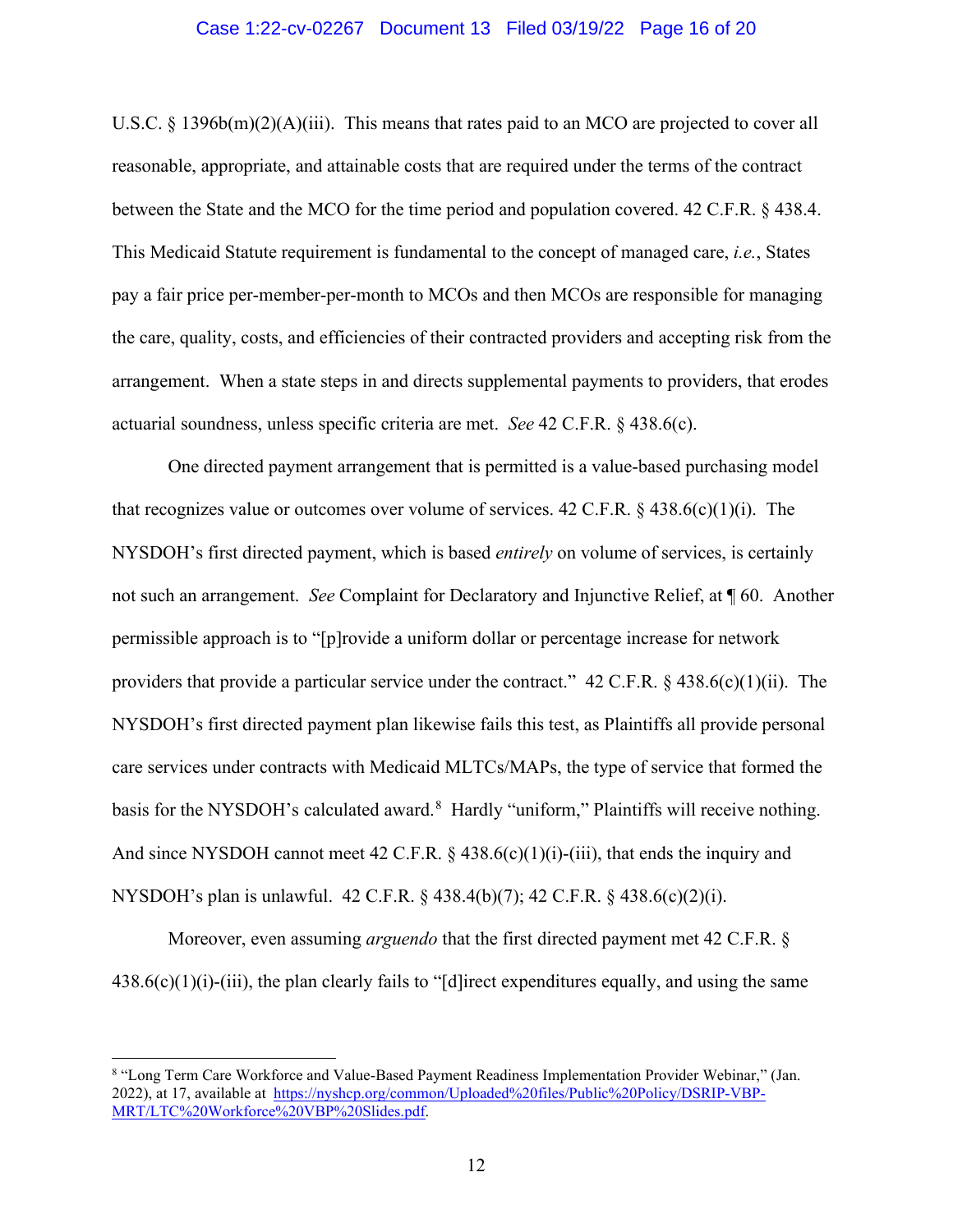### Case 1:22-cv-02267 Document 13 Filed 03/19/22 Page 17 of 20

terms of performance, for a class of providers providing the service under the contract," an *additional* requirement for lawful approval of a Section 438.6(c) Preprint Application. A "class of providers" is certainly not one-third of LHCSAs. Nor is it a portion of the providers that perform Medicaid personal care services.

While the NYSDOH has not yet publicly posted CMS' approval of its Section 438.6(c) Preprint Application, presumably CMS will take the position that the NYSDOH's "class of providers" is not unlawful. If so, CMS' view must not receive any deference under *Auer v. Robbins*, 519 U.S. 452, 462 (1997) (a court will defer to an agency's interpretation of its own regulation so long as it is not "plainly erroneous or inconsistent with the regulation"). This is because "*Auer* deference, like *Chevron* deference, 'is warranted only when the language of the regulation is ambiguous.'" *Linares Huarcaya v. Mukasey*, 550 F.3d 224, 229 (2d Cir. 2008). Here, there is no ambiguity to the plain language of 42 C.F.R. § 438.6(c)(2)(ii)(B), nor is there ambiguity regarding a "uniform dollar or percentage increase for network providers that provide a particular service under the contract." *Id*. § 438.6(c)(1)(iii)(C).

Moreover, as discussed further in the Complaint for Declaratory and Injunctive Relief, see ¶¶ 43-47, CMS has issued sub-regulatory guidance after sub-regulatory guidance interpreting "class of providers" in a manner consistent with Plaintiffs' position and with the plain language of the regulation. *See* CMCS Informational Bulletin, "Medicaid Managed Care Options in Responding to COVID-19," (May 14, 2020), available at [https://www.medicaid.gov/federal](https://www.medicaid.gov/federal-policy-guidance/downloads/cib051420.pdf)[policy-guidance/downloads/cib051420.pdf](https://www.medicaid.gov/federal-policy-guidance/downloads/cib051420.pdf) ("[h]istorically, CMS has deferred to states in defining the provider class for purposes of state directed payment arrangements, *as long as the provider class is reasonable and identifiable, such as the provider class being defined in the state's Medicaid State Plan*." *Id*. at 6 (emphasis added)); ("[e]xamples of state directed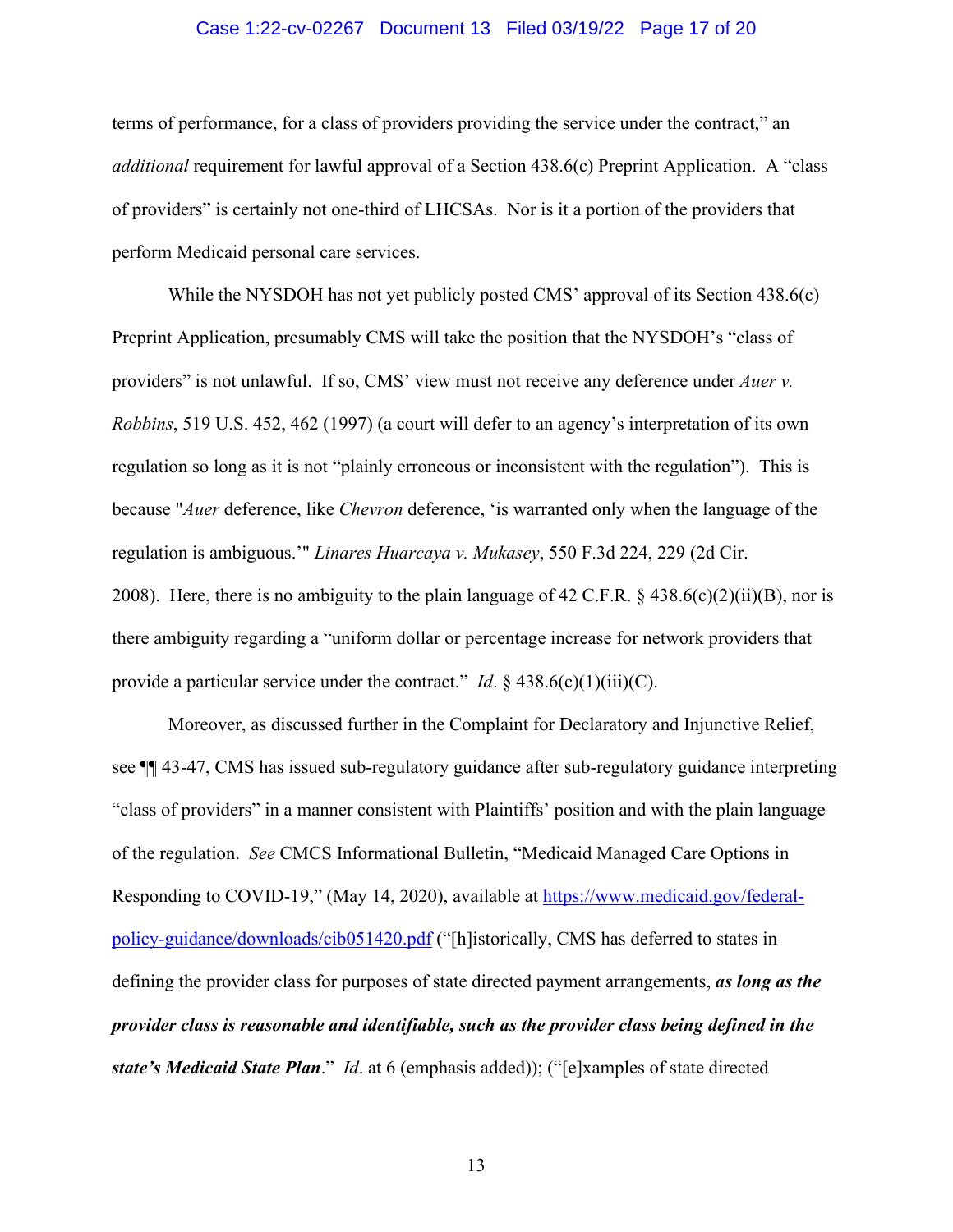#### Case 1:22-cv-02267 Document 13 Filed 03/19/22 Page 18 of 20

payments for a target class or classes of providers providing services under the contract could include *dental, behavioral health, home health and personal care, pediatric, federally-qualified health centers, and safety-net hospitals*" and "payments must be directed equally, using the same terms of performance across a class of providers.") (emphasis added); State Medicaid Director Letter #21-001, "RE: Additional Guidance on State Directed Payments in Medicaid Managed Care," (Jan. 8, 2021), available at [https://www.medicaid.gov/Federal-Policy-](https://www.medicaid.gov/Federal-Policy-Guidance/Downloads/smd21001.pdf)[Guidance/Downloads/smd21001.pdf](https://www.medicaid.gov/Federal-Policy-Guidance/Downloads/smd21001.pdf) ("State directed payments are required under 42 C.F.R. §  $438.6(c)(2)(ii)(B)$  to direct expenditures equally, using the same terms of performance, for a *class of providers* providing the service under the contract." Id. at 6 (emphasis in original); (In addition, the Preprint Application must be specific to the provider class, "[f]or example, if the state defined the provider class for a state directed payment as primary care physicians, the analysis of the reimbursement levels would need to be specific to primary care physicians; it should not include all physicians (primary care and specialty physicians)." *Id*. at 7.

When an agency has already issued sub-regulatory guidance interpreting a regulation, but takes a different position for litigation, the agency will not receive *Auer* deference. *See Robinson Knife Mfg. Co. v. Comm'r of Internal Revenue*, 600 F.3d 121, 134 n. 11 (2d Cir. 2010) (Commissioner's litigation position was contrary to previous sub-regulatory guidance by the agency; thus, it did "not reflect the agency's fair and considered judgment on the matter in question") (internal citations omitted). CMS has already spoken, multiple times, concerning its interpretation of a "class of providers." And each time it has spoken, it has echoed Plaintiffs' position in this litigation. Thus, any efforts by CMS to propose a new interpretation at this juncture must be rejected.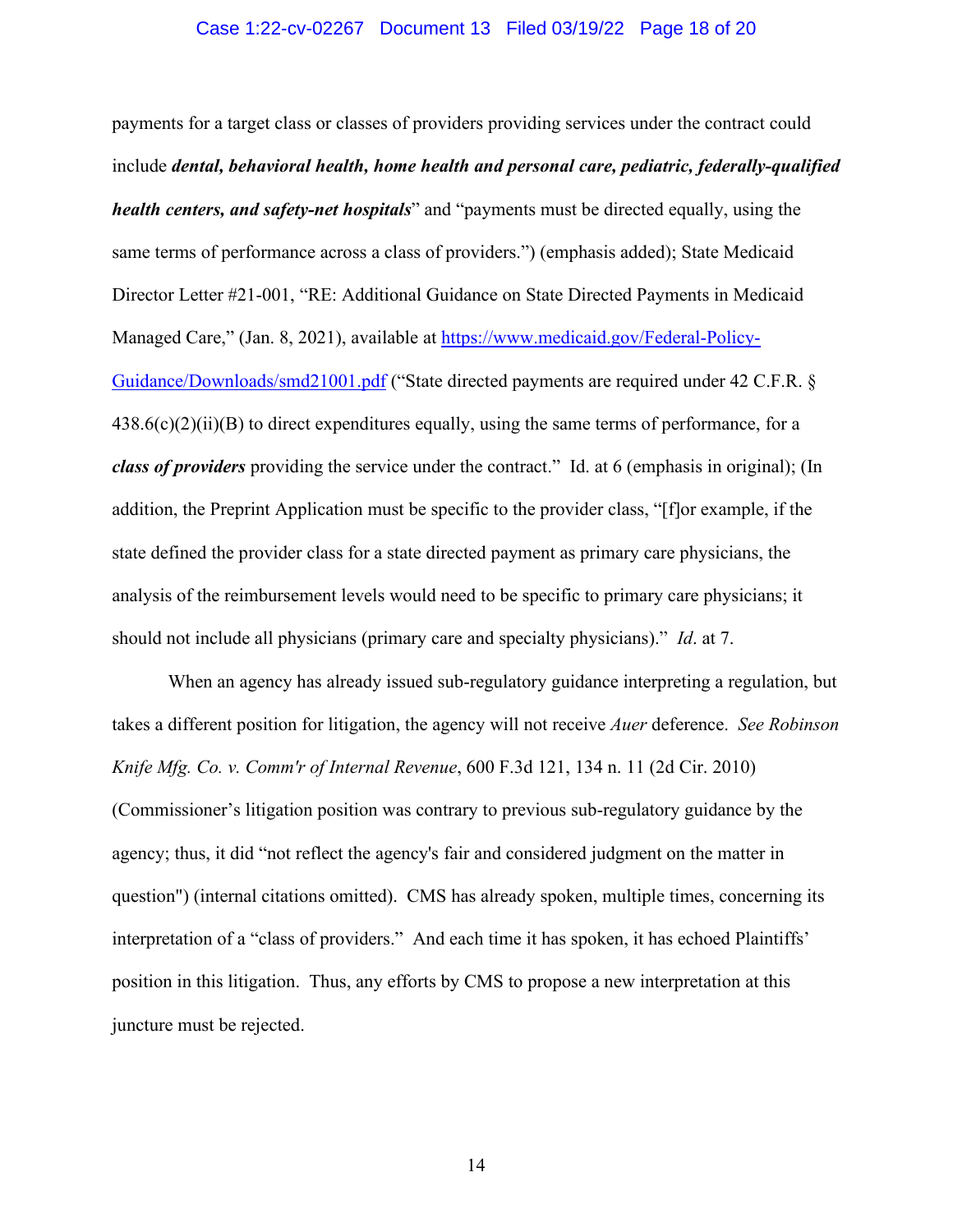### Case 1:22-cv-02267 Document 13 Filed 03/19/22 Page 19 of 20

As a result of the foregoing, and because the NYSDOH's first directed payment plan fails on multiple fronts, both under statute and regulation, Plaintiffs' likelihood of success on the merits is strong.

#### **C. The Balance of Equities and Public Interest Favor Preliminary Relief**

When the defendants are the government, as is the case here, the "third and fourth factors, harm to the opposing party and the public interest, merge." *Nken v. Holder*, 556 U.S. 418, 420 (2009). In this case, the public interest strongly favors preliminary relief as Medicaid beneficiaries have an interest—and a critical health need—for continued HCBS services, and of sufficient quality. In particular, culturally diverse populations served by Plaintiffs have a strong interest in the continued operation of Plaintiffs, as well as Plaintiffs' ability to retain home care workers to whom they have become accustomed. It is hard to imagine a more important setting for cultural acuity and shared language than an elderly, disabled, or chronically ill Medicaid beneficiary inviting a home care worker into his or her home to perform personal care services.

The public also has a strong interest in ensuring that taxpayer funding, including COVID-19 emergency stimulus funding such as ARPA Section 9817, and matching New York State Medicaid funds, are only distributed in a manner that is consistent with federal law and regulation. *United States v. Suarez*, 880 F.2d 626, 630 (2d Cir. 1989)("[T]here is an obvious legitimate public interest in how taxpayers' money is being spent, particularly when the amount is large.").

#### **CONCLUSION**

For the foregoing reasons, Plaintiffs respectfully request this Court to grant their Motion for a temporary restraining order, preliminary injunction, and expedited briefing schedule.